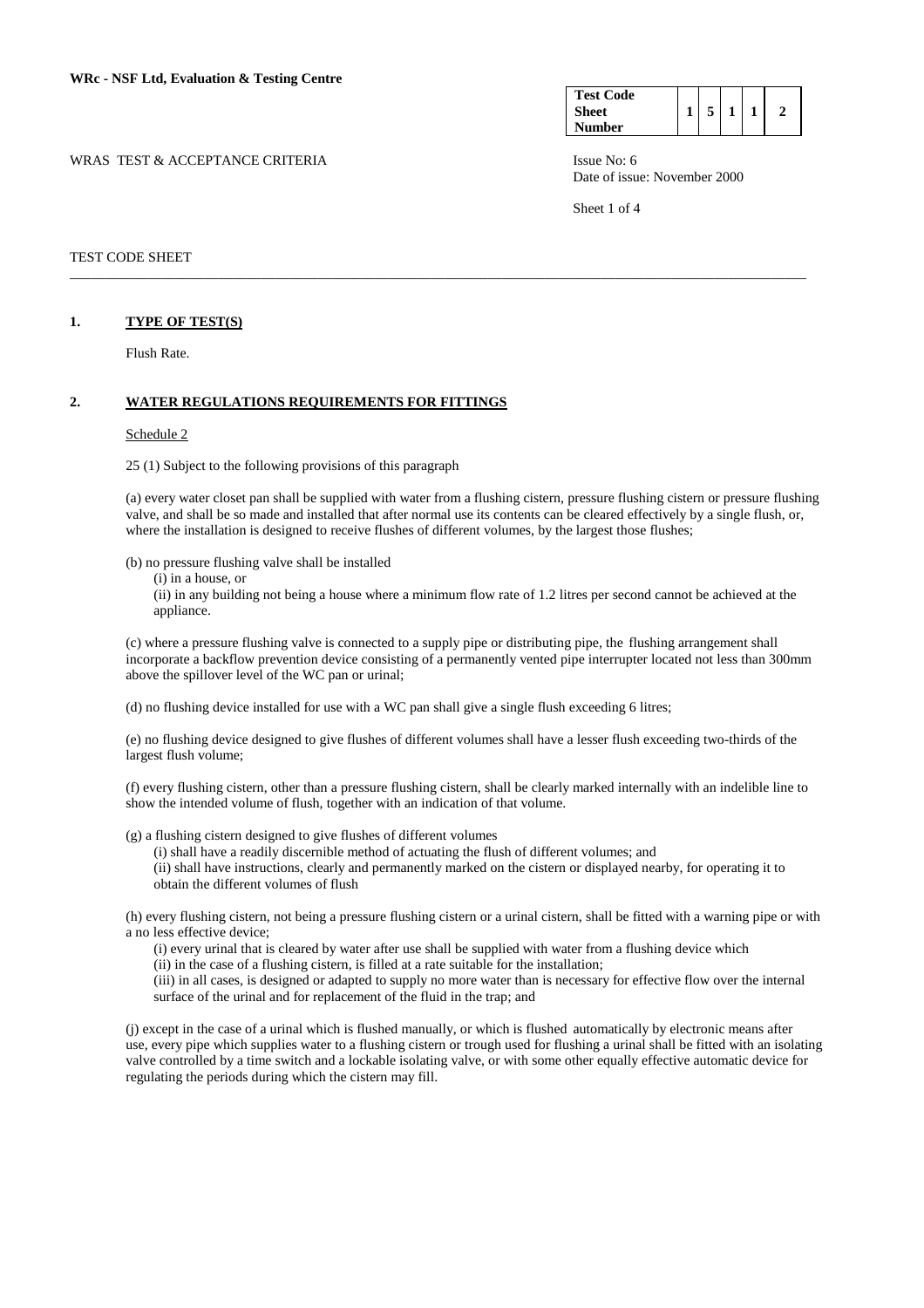| <b>Test Code</b><br><b>Sheet</b><br><b>Number</b> |  |  |  |  |  |
|---------------------------------------------------|--|--|--|--|--|
|---------------------------------------------------|--|--|--|--|--|

 Issue No: 6 Date of issue: November 2000

Sheet 2 of 4

(2) Every water closet, and every flushing device designed for use with a water closet, shall comply with a specification approved by the regulator for the purposes of this schedule.

\_\_\_\_\_\_\_\_\_\_\_\_\_\_\_\_\_\_\_\_\_\_\_\_\_\_\_\_\_\_\_\_\_\_\_\_\_\_\_\_\_\_\_\_\_\_\_\_\_\_\_\_\_\_\_\_\_\_\_\_\_\_\_\_\_\_\_\_\_\_\_\_\_\_\_\_\_\_\_\_\_\_\_\_\_\_\_\_\_\_\_\_\_\_\_\_\_\_\_\_\_\_\_\_

(3) The requirements of the sub-paragraphs (1) and (2) do not apply where faeces or urine are disposed of through an appliance that does not solely use fluid to remove the contents.

(4) The requirement in sub-paragraph (1) (i) shall be deemed to satisfied

(a) in the case of an automatically operated flushing cistern servicing urinals which is filled with water at a rate not exceeding

(i) 10 litres per hour for a cistern serving a single urinal;

 (ii) 7.5 litres per hour per urinal bowl or stall, or, as the case may be, for each 700mm width of urinal slab, for a cistern serving two or more urinals;

(b) in the case of a manually or automatically operated pressure flushing valve used for a flushing urinals which delivers not more than 1.5 litres per bowl or position each time the device is operated.

(5) Until 1 January 2001 paragraphs (1) (a) and (d) shall have effect as if they provided as follows

(a) every water closet pan shall be supplied with water from a flushing cistern or trough of the valveless type which incorporates siphonic apparatus;

(b) no flushing device installed for use with a WC pan shall give a single flush exceeding 7.5 litres.

(6) Notwithstanding sub-paragraph 1(d), a flushing cistern installed before 1st July 1999 may be replaced by a cistern which delivers a similar volume and which may be either single flush or dual flush; but a single flush cistern may not be so replaced by a double flush cistern.

(7) In this paragraph

'PRESSURE FLUSHING CISTERN' means a WC Flushing device that utilises the pressure of water within the cistern supply pipe to compress air and increase the pressure of water available for flushing a WC pan.

'PRESSURE FLUSHING VALVE' means a self closing valve supplied with water directly from a supply pipe or a distributing pipe which when activated will discharge a pre determined flush volume.

'TRAP' means a pipe fitting or part of a sanitary appliance, that retains liquid to prevent the passage of foul air; and

'WARNING PIPE' means an overflow pipe whose outlet is located in a position where the discharge of water can be readily seen.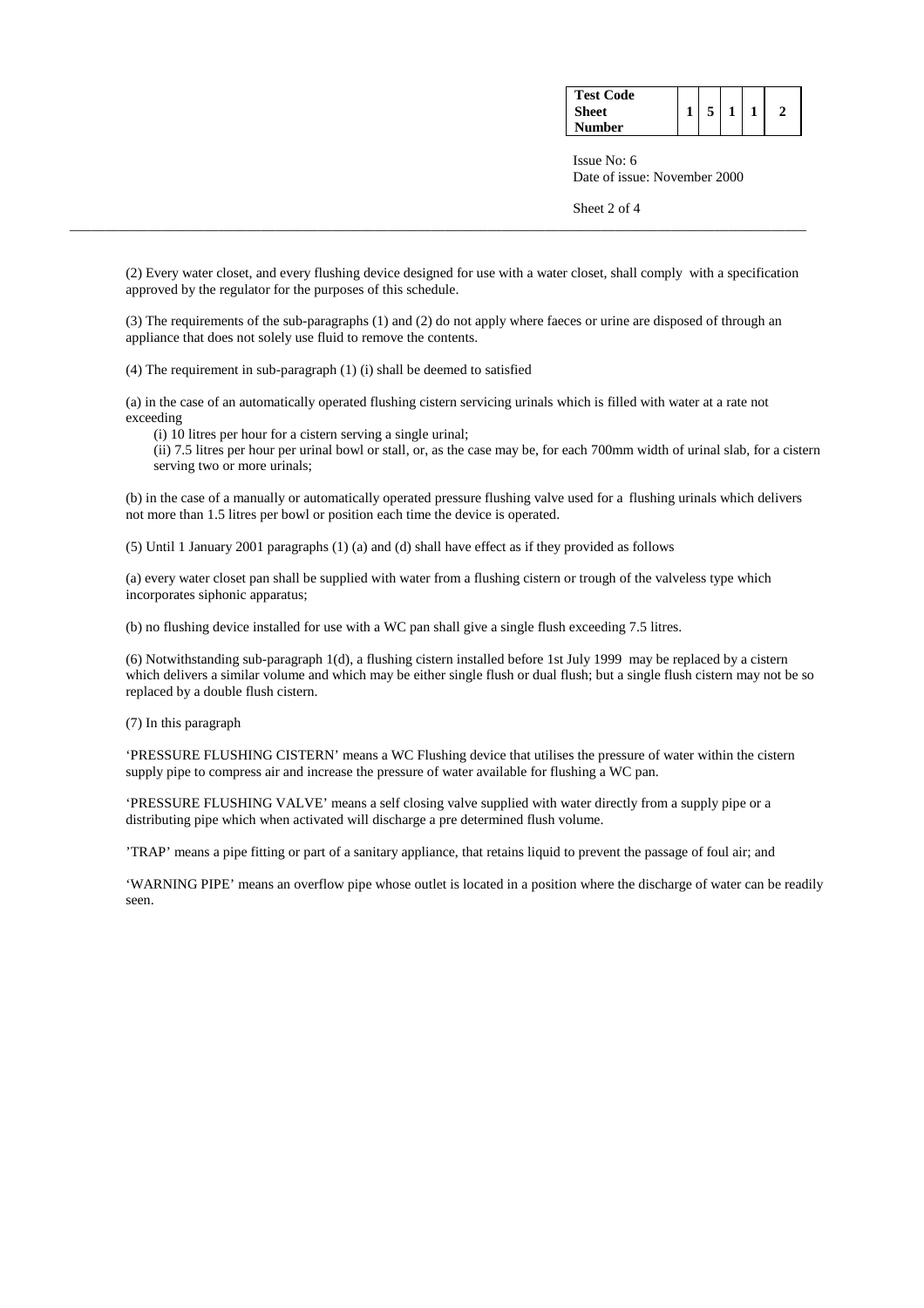| <b>Test Code</b><br><b>Sheet</b><br>Number |  |  |  |  |  |
|--------------------------------------------|--|--|--|--|--|
|--------------------------------------------|--|--|--|--|--|

 Issue No: 6 Date of issue: November 2000

Sheet 3 of 4

## **3. BRITISH STANDARDS OR WATER SPECIFICATION, DEEMED TO SATISFY WATER REGULATIONS REQUIREMENTS**

\_\_\_\_\_\_\_\_\_\_\_\_\_\_\_\_\_\_\_\_\_\_\_\_\_\_\_\_\_\_\_\_\_\_\_\_\_\_\_\_\_\_\_\_\_\_\_\_\_\_\_\_\_\_\_\_\_\_\_\_\_\_\_\_\_\_\_\_\_\_\_\_\_\_\_\_\_\_\_\_\_\_\_\_\_\_\_\_\_\_\_\_\_\_\_\_\_\_\_\_\_\_\_\_

3.1 Fittings with 'kitemarks' which are deemed to satisfy the requirements of regulations are listed in the directory.

# **4. TEST PROCEDURE**

4.1 Tests are applicable to the following fittings:

**WC FLUSHING CISTERNS, which require to be tested to the regulators specification** 

## **(A) WC FLUSHING CISTERNS, which require to be tested to the regulators specification**

#### **Apparatus**

a) Cistern, complete with fitments including flushpipe and cover, installed in accordance with the manufacturer's instructions on a firm, flat, vertical surface.

\_\_\_\_\_\_\_\_\_\_\_\_\_\_\_\_\_\_\_\_\_\_\_\_\_\_\_\_\_\_\_\_\_\_\_\_\_\_\_\_\_\_\_\_\_\_\_\_\_\_\_\_\_\_\_\_\_\_\_\_\_\_\_\_\_\_\_\_\_\_\_\_\_\_\_\_\_\_\_\_\_\_\_\_\_\_\_\_\_\_\_\_\_\_\_\_\_\_\_\_\_\_\_\_

- b) calibrated measuring container
- c) fluid level sensing devices
- d) electronic timer
- e) water supply controlled by a stopvalve
- f) power supply

## Procedure

Assemble the cistern with its fitments supplied by the manufacturer, as described in the manufacturer's instructions. Fasten the cistern by its normal fixing devices to a solid background.

For *high level cisterns*, connect a back wall flush pipe having a internal diameter equal to the diameter of the outlet discharge valve and overall length of the minimum supplied by the manufacturer, with an engagement length of 50 mm maximum.

For *low level and close coupled cisterns* connect a flush pipe into the outlet valve having a internal diameter equal to the diameter of the outlet discharge valve and overall length of the minimum supplied by the manufacturer, with an engagement length of 50 mm maximum.

Set the dual-flush controller or setting if provided to the *full-flush volume* in accordance with the manufacturer's instructions. Connect the water supply to the flushing cistern that is controlled by a stop valve and fitted, if necessary with a pressure regulating valve to give a static pressure of  $3 \pm 0.5$  bar at the inlet to the cistern float operated valve. Adjust the float operated valve so that the valve closes when the water level reaches the marked water line of the cistern operate the cistern at least once prior to carrying out the test. Fill the cistern to the marked water line, shut off the water supply, unless essential for the normal operation of the flushing device.

NOTE. Where a water supply is essential for the normal operation of the device, maintain the supply at a hydraulic pressure of  $(1.5 \pm 0.1)$  bar or the minimum required to operate the device, whichever is the greater.

Operate the flushing device completing one flushing cycle. On completion of the flush, using the calibrated measuring container or calibrated weigh scales or platform, add 0.5 litres of water to the cistern. Locate and position a fluid sensing device at the water level in the cistern. Using the calibrated measuring container add further water to the cistern equivalent to the volume of full flush less 1.0 litres. Locate and position a second fluid sensing device at the water level in the cistern. Add further water to the cistern up to the marked water level for the full flush volume. Connect the two fluid level sensing devices to the electronic timer and connect to the power supply. Operate the flushing device and on completion of the flush record the time taken to discharge the volume of water between the fluid level sensing devices as displayed on the timer. Repeat the procedure a further four times.